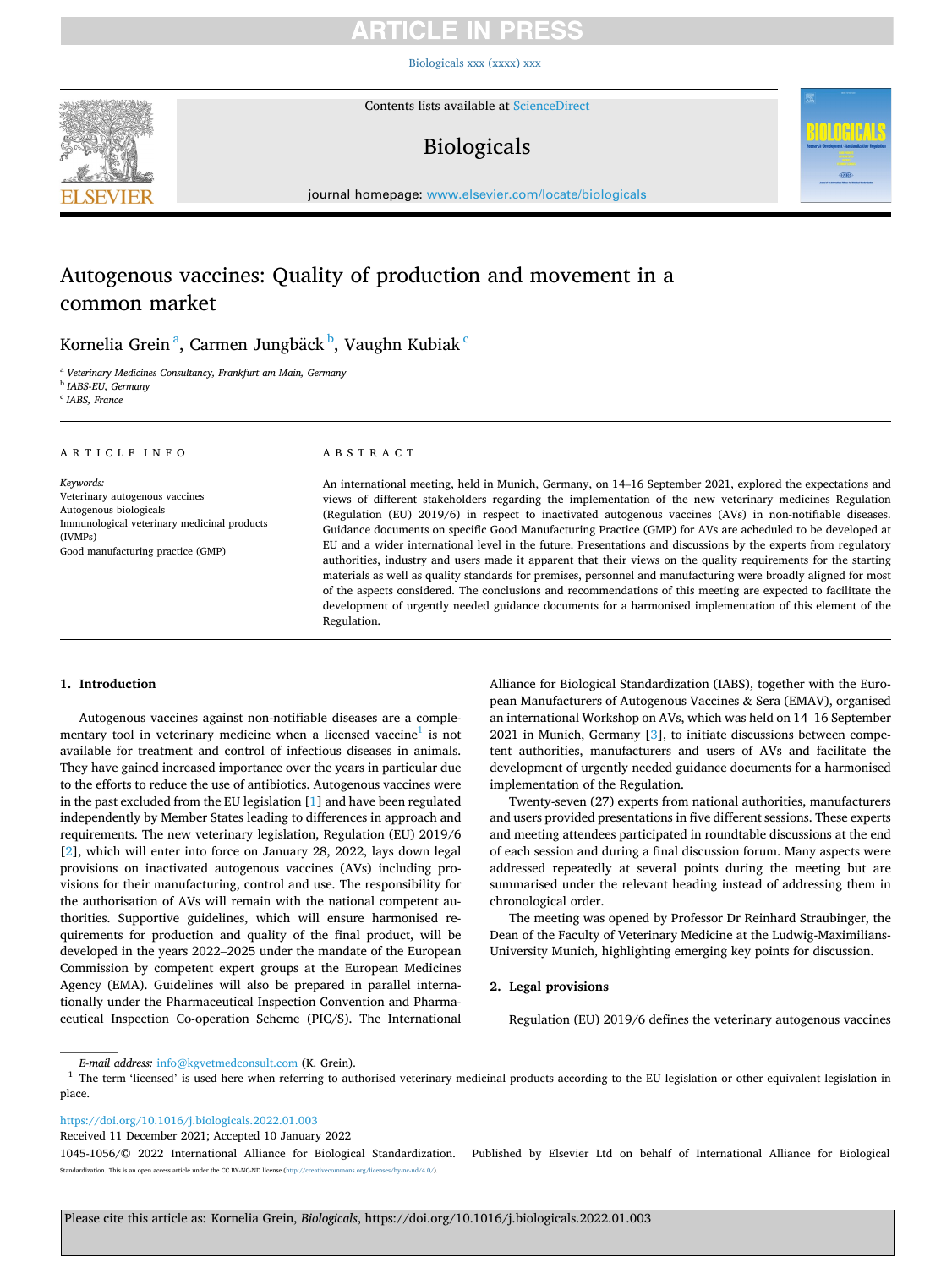#### *K. Grein et al.*

falling under its legal framework as '*inactivated immunological veterinary medicinal products which are manufactured from pathogens and antigens obtained from an animal or animals in an epidemiological unit and used for the treatment of that animal or those animals in the same epidemiological unit or for the treatment of an animal or animals in a unit having a confirmed epidemiological link*' (Article 2 (3)).

Article 106 (5)) on the use of medicinal products restricts AVs to '... *only be used in exceptional circumstances, in accordance with a veterinary prescription, and if no immunological veterinary medicinal product is authorised for the target animal species and the indication'*. The provisions for use of a medicinal products outside the terms of a marketing authorisation under Article 112, the so-called 'cascade', are however silent regarding the use of AVs.

The other legal provisions applicable to autogenous vaccines are: Article 94 (obligation for good manufacturing practice (GMP) certification), Article 105 (obligations for veterinary prescriptions), Article 108 (record-keeping by owners and keepers of food-producing animals), Article 117 (collection and disposal of waste), Article 120 (prohibiting advertising for autogenous vaccines), Article 123 (control of manufacturers and importers) and Article 134 (conditions for prohibiting the supply). Clarification is required that GMP compliance of the manufacturing conditions according to Article 94 is only applicable once the specific guidelines for AVs will have been established as inferred in Article 159.

Furthermore, recital No. (70) of the preamble to the Regulation referring to AVs states that *' … detailed guidelines of good manufacturing practice should specifically be prepared for those products since they are manufactured in a way that is different from industrially prepared products. That would preserve their quality without hindering their manufacturing and availability*.'

### **3. General considerations and expectations from different stakeholders**

The speakers reiterated the necessity for AVs as critical responses to emerging epidemiological situations where no licensed vaccine is available or where it is not efficacious in treating the disease. This specific scenario demands that the AV is manufactured and made available in a very short time, differing considerably from the development timeline for a licensed vaccine.

In order for the veterinarian to identify if a licensed vaccine is available or to obtain more information on its efficacy, the new Union Product Database and Union Pharmacovigilance Database, established under Regulation (EU) 2019/6, will be helpful. If no suitable licensed vaccine is available, the responsible veterinarian is obliged to provide a sound justification for the use of an AV to solve the animal health situation. It was discussed whether or in how far the responsible authority should be involved in this decision. The primacy of licensed vaccines is non-disputed.

AVs can only be manufactured from the pathogens which were obtained within the concerned epidemiological unit or unit having a confirmed epidemiological link and are only allowed to be used by the prescribing veterinarian or under his/her supervision in this epidemiological unit/link. The introduction of the terminology of "epidemiological unit" and "confirmed epidemiological link" in the scope of applicability of AVs is welcomed and recognises husbandry practises, including breeder and hatchery operations and cross-border movement of animals. These terms would benefit from further clarification to provide for consistency in interpretation and use, however.

Further clarification of these terms is particularly needed for aquaculture production systems, as the determination of epidemiological unit boundaries, including confirmation of an epidemiological link between the epidemiological units in aquatic animal husbandry is posing specific practical and regulatory challenges. This is primarily due to the open nature of aquaculture production facilities which frequently share water resources and are in close proximity to wild aquatic animal

populations. Such specificities present different risks than the ones commonly addressed in terrestrial or avian animal production. Therefore, concern has been raised that definition of epidemiological units and confirmation of epidemiological links solely based on circumstances relevant to terrestrial or avian livestock could lead to an unequal burden related to prescribing, production, and use/application of aquatic animal specific autogenous vaccine products.

AVs are custom-made products with mostly small batch sizes compared to industrially manufactured vaccines; however, batch sizes for AVs may vary widely. Normally, only one batch for an AV is produced. Manufacturers typically produce many small AV batches, their number ranging from several hundred to several thousand per year (or millions in case of aquatic animals), depending on the manufacturer. The manufacturers often deal with a wide range of pathogens/antigens and need to handle processes with different antigens in the same room during a day. The processes applied are mostly manual. The revenue for small batches, i.e. for companion animals or minor species, is small and AVs need to be affordable.

The introduction of legal provisions for AVs (and their implementation) and the development of harmonised EU-GMP guidelines were welcomed and will ensure that manufacturers produce AVs under uniformly defined and controlled conditions in the future.

Accepted general principles were discussed, including the requirement that no AV shall be produced from pathogens of notifiable diseases. For AVs used in food-producing animals, the materials used need to comply with the current legal requirements concerning residue in food (Maximum Residue Limits (MRL) legislation). Freedom from transmitting animal spongiform encephalopathy agents needs to be confirmed, whenever relevant. The use of antibiotics in the production of AVs should be avoided. If it cannot be avoided, their use should be justified. Antibiotics classified as critically important must not be used in the manufacturing process, and they must not be used as preservatives. The use of preservatives should be justified, and their effectiveness be tested.

The recommendations by the Coordination Group for Mutual Recognition and Decentralised Procedures - Veterinary (CMDv) for manufacture, control and use of autogenous vaccines [[4](#page-5-0)] serve currently as basis for the rules applied by authorities and manufacturers, with additional detailed national rules established by a few Member States. Some presentations from manufacturers described the proposals developed by the EMAV on GMP requirements for AVs [[5](#page-5-0)], which have been developed based on the CMDv document.

The availability of licensed medicines, in particular licensed vaccines, for fish is very limited. At the same time, aquaculture plays an increasing role in the food supply with, beside other reasons, the limitations of capture fisheries. Aquaculture is a highly diverse production and covers a large number of different species produced in a wide range of production systems and conditions (from freshwater to marine, from cold to warm waters). Biosecurity, including epidemiological units/links establishments and vaccination efforts have successfully been used to reduce the use of antimicrobials in salmon aquaculture, and other species/systems are following. Due to the diverse nature of aquaculture, bacterial, parasite and viral AVs for fish are manufactured, with the viral AVs being produced under principles and practices much closer to the ones used in the production of licensed vaccines. The licencing, labelling and cascade provisions are not fully compatible with the needs of veterinary services to act in the best interest of the farmers and farmed aquatic animals. AVs are very important tools for prevention and treatment of different infectious diseases occurring in fish. In order to ensure and secure access to and availability of autogenous vaccines in aquaculture, it will be necessary to acknowledge aquatic animal production specificities in future discussions.

### **4. Starting materials and seeds**

The appropriate selection and standards of the starting materials are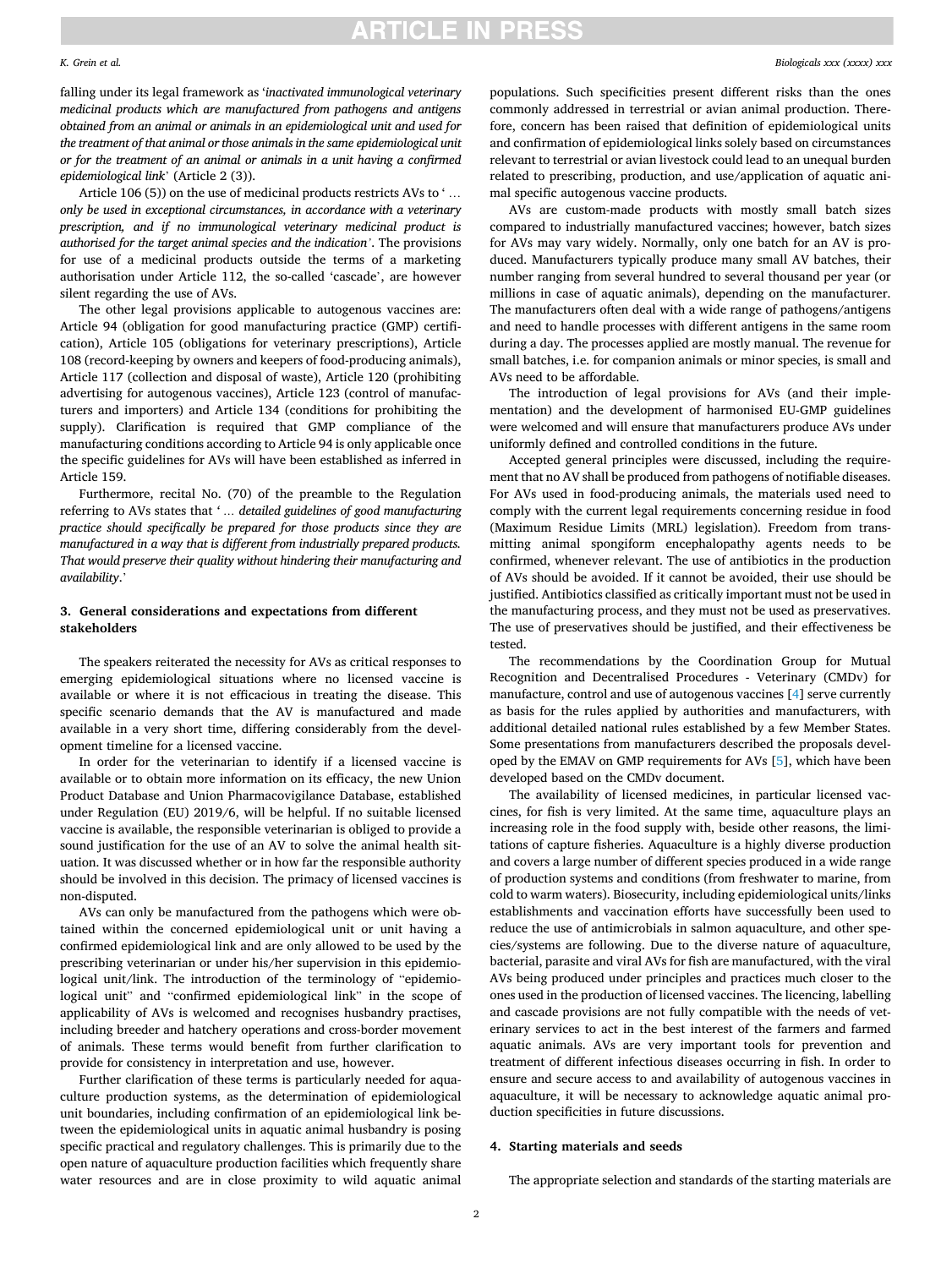#### *K. Grein et al.*

vital to establishing the required quality and safety of an autogenous

vaccine, and also have an important role for achieving its desired efficacy. Starting materials were defined as 'all components used in the production of an AV, including active substances/seed materials, culture medium, adjuvants, other excipients and the primary packaging'. The views expressed by speakers and other meeting participants were broadly aligned.

All starting materials, except the active substance(s)/seeds, should comply with the specifications of the relevant European Pharmacopoeia (Ph. Eur.) [\[6\]](#page-5-0) monographs, and in absence of Ph. Eur. Monographs, with appropriate national pharmacopoeias. Starting materials without pharmacopoeia monographs need to comply with the supplier's specification and be "fit-for-purpose".

Starting material used for food producing animals need to comply with MRL provisions.

An example of a certificate of analysis for each starting material should be provided. For starting materials of animal origin, a certificate of origin for each should be provided from each supplier.

Regarding the certification of suppliers, the level and formality applied to their qualifications should take account of the nature of the material and be commensurate with the risk.

A system of receipt, inspection and release of starting materials should be in place and documented in writing. Testing should only be carried out by the manufacturer where a risk assessment justifies its conduct. Stored starting materials should be appropriately labelled. Reference samples of critical starting materials should be kept for at least three months beyond the expiry date of the last batch of the finished product using them.

Starting materials of animal origin, including cells for production of viral vaccines, shall comply with the relevant Ph. Eur. Monograph as well as general monographs and chapters of the Ph. Eur. They must be free of relevant pathogens and extraneous agents. Testing for extraneous agents is limited to those that cannot be excluded through risk assessment including analysis of purification and inactivation steps. The risk assessment should be comprehensive, justifications robust and relevant, and the supportive bibliography should be relevant. Testing methods for detection of extraneous agents should preferably be *in vitro* methods and be highly sensitive. The methods should be validated and have justified limits of detection (LODs).

The seed material has to be isolated by the prescribing veterinarian, or under his/her supervision, from the concerned epidemiological unit/ confirmed epidemiological link. This requires the veterinarian to select the right timing, the right animal(s) and the right organ(s) from which samples are isolated. It was proposed that for viral seeds the sampling should be carried out only by the responsible veterinarian.

The use of the right isolation and identification techniques are vital for the safety and efficacy of the AV. Thus, isolation and identification should be conducted by a competent authorised site according to purpose-fit methods and following established Standard Operation Procedures (SOPs), e.g. by a diagnostic laboratory or licensed manufacturer. For viral AVs the virus isolation and identification should be carried out by an accredited laboratory and follow Ph. Eur. principles.

Viruses and bacteria isolates should be handled in a seed lot system established in accordance with GMP principles. Adequate measures should be in place to avoid mix-ups, and/or contamination with other organisms not intended to be AV's active substance. Where appropriate, cell line seeds used for viral AVs should be placed in a clearly established master cell seed bank (MCS).

All seed material should be pure, i.e. it should contain only the isolated pathogen and no mixed cultures of other organisms. The Ph. Eur. requirements for the relevant pathogen species should be considered.

Starting material originating from animals which might carry transmissible spongiform encephalopathies (TSE) should comply with relevant TSE provisions, in accordance with Ph. Eur. requirements and EU TSE guidance documents.

The re-use of isolates should only be authorised based on a robust

justification by the veterinarian and provided it has been verified that they are still relevant for the locality and/or epidemiological link, as applicable to terrestrial, avian and aquatic animal production systems.

The vaccine composition, in particular the choice of suitable adjuvants and their combination, is highly relevant for the efficacy and safety of AVs.

### **5. Premises and personnel**

GMP is designed to minimise the risks involved in any pharmaceutical production that cannot be eliminated purely by testing of the final product. Adherence to GMP principles for manufacturing facilities, processes and personnel adjusted to the need of AVs will ensure that products are consistently produced and controlled according to defined quality standards, thus ensuring the quality of the AVs produced. Deviations from the standard GMP requirements should be based on sound risk assessment and risk management considerations and appropriate measures, e.g. by separating work banks and maintaining clear strategies on airflow. Monitoring procedures should be implemented to support continuous risk assessment.

There was broad consensus that the GMP guideline to be developed for AVs and be tailored for their specific manufacturing conditions and requirements, should be prepared as a stand-alone document, rather than being formulated as deviations from the GMP guideline for industrially produced, licensed vaccines.

The manufacture of AVs should be carried out in clean areas, only accessible through personnel and material airlocks. The premises and equipment should satisfy appropriate hygienic standards, in particular surfaces should be smooth, unbroken or resistant against cleanings material and disinfectants, and constructed to allow easy cleaning.

In order to ensure that no contamination of the AV by dust or microorganisms occurs during production, the layout of the premises should be designed following a logical order considering the sequence of operations (one-way process flow system) and required cleanliness levels. These should include zoning concepts and specific clean areas, separated from other areas/rooms by an airlock system. Separate units should exist for production, quality testing, storage, diagnostics, technical rooms, changing rooms, and other facilities. Diagnostics and isolation facilities should preferably be located in a separate building. The purpose of each area/room should be clearly designated and documented in a master plan together with the flow of people and product. Access to production zones should be only allowed for authorised personnel.

Procedures justifying the production of multiple batches in the same room on the same day based on a risk assessment need to be established and adequate measures to avoid mix-up and/or contamination with other organisms or antigens should be in place; the procedures should also ensure separation of live and inactivated antigens.

Safety work benches or biosafety cabinets with laminar air flow systems should be in place, as appropriate for the operation. Suitable environmental conditions should be ensured on a risk basis with suitable air filtration systems.

A system of 'qualification and validation' of clean rooms derived from the GMP system for industrial vaccine production and adjusted for the needs and specificities of AV production was proposed with environmental air classes derived from the GMP classes A, C and D referring only to particle counts and designating the classes as A\*, C\* or D\*. Environmental air classes for different operations based on risk assessment considerations were proposed [\[5\]](#page-5-0). Modifications of specificities of this proposed system and in particular in respect to the environmental conditions were considered as well.

It was recognized that for very small batch sizes the GMP requirements create a challenge that could prevent the ability to produce such vaccines. Therefore, specific considerations would be required to maintain availability of AVs under these circumstances whilst ensuring adequate quality and consideration of risk.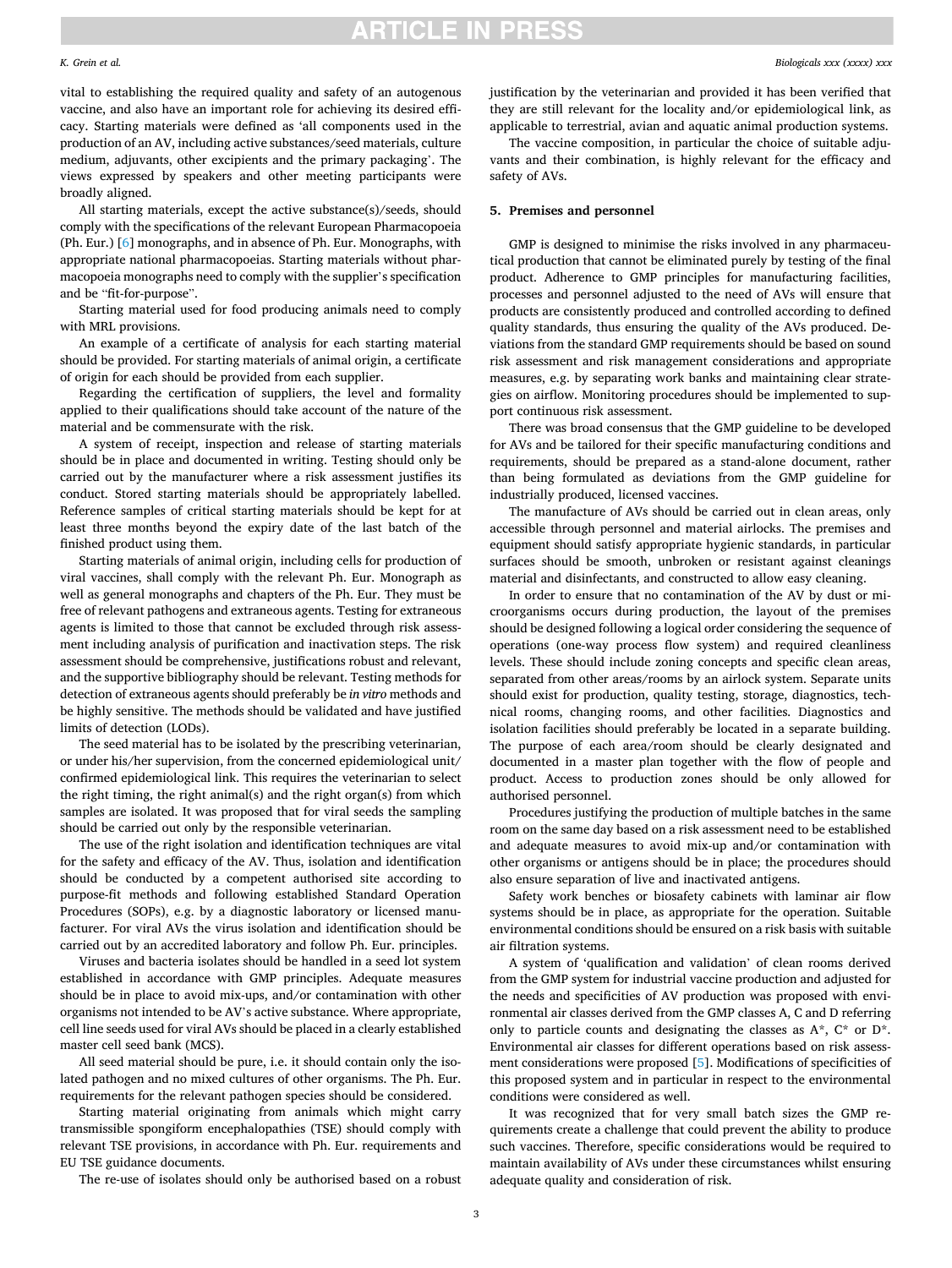Adequate personal hygiene procedures including protecting clothing and health checking measures need to be in place, where appropriate with increased specifications e.g. breathing masks with own air supply, limited and defined access, for aseptic manufacture.

*K. Grein et al.* 

Personnel should have appropriate skills and qualifications, in accordance with their tasks, and mandatory training schemes should be in place with routinely scheduled training updates. Participation in these trainings should be recorded. For laboratory staff the suitable qualification might be a laboratory assistant trained in an appropriate discipline.

Head of quality control and the Qualified Person (QP) for manufacture and batch release, require a higher level of qualification with an appropriate university degree in a relevant scientific discipline and appropriate experience and training, which is specified e.g. in Regulation (EU) 2019/6 for the QP. The tasks and responsibilities of personnel need to be documented in job descriptions and organisation charts.

The holder of the manufacturing authorisation should have at least one QP for manufacture and batch release at its disposal. Deviations may be granted by the responsible authority.

### **6. Manufacture and final batch control**

The manufacturer should hold a specific authorisation for the manufacturing of AVs specifying the organisms and antigens handled at the site. Manufacturing documentation (SOPs, manufacturing prescriptions) for each type of AV produced should be established. Manufacturing records should be produced and kept on site.

Particular challenges for AV production are the parallel or successive production campaigns. These require the implementation of specific organization and techniques to separate activities and control risks of contamination as described before to ensure that no crosscontamination or mix-up can occur. The measures and processes should be adapted to the risk analysis for the specific AV considering the type of pathogen/antigen.

A cleaning and disinfection management for rooms, materials and personnel should be established. Appropriate testing to detect any cross contaminations may need to be adapted or developed, depending on the risk assessment.

Critical manufacturing steps should be validated. Significant changes to the manufacturing process (e.g. equipment or materials), affecting product quality and/or the reproducibility should be validated. The validation may be carried out with a characteristic representative for a group of pathogens when they are prepared in the same way as the antigen used for production. Using possibly existing data for related organisms for validation requires sound justification. Bracketing design could be justified for validation of products based on extensive process knowledge and ongoing verification programmes. Process validation can be realised as a prospective validation, concurrent validation or retrospective validation, where this is justified. Equipment, facilities, utilities and systems should be qualified, and test methods be validated for the intended use.

To achieve complete inactivation is a highly critical step in the manufacture of AVs as it ensures the absence of both intended organisms and active adventitious agents. The inactivation should be carried out by adding an inactivation agent with sufficient agitation to the product or using another validated method, as described in the CMDv Recommendations [[4](#page-5-0)]. It is important to ensure that all organism-bearing fluids are completely exposed to the inactivating agent, commonly achieved by using a two-vessel approach. Full validation of the inactivation method is required. For viral AVs the inactivation process and validation results are reviewed by the responsible authorities.

Minimum controls for the finished product before batch release are:

- Completeness of inactivation should be tested with at least 2 passages in the relevant culture system, with a validated test and the LOD defined. Residue levels of the inactivating agent should, where

appropriate, be controlled as required by Regulation (EU) 37/2010 [[7](#page-5-0)] in accordance with Ph. Eur.

- Sterility should be tested in accordance with Ph. Eur. 2.6.1., for which adaptations regarding sampling sizes or frequencies are proposed in case of small batch sizes, which need to be representative and justified. The sterility test should be performed (not incubated) under laminar flow, with environment air monitoring via settle plates. For the validation of the sterility test, the control strains specified in Ph. Eur. 2.6.1 should be used.
- Other tests may be required to ensure product quality, e.g. the content of endotoxins in endotoxin-producing microorganisms or adjuvant content, where appropriate.
- For viral vaccines, absence of extraneous agents should be ensured in accordance with Ph. Eur. requirements.

Stability testing is not considered mandatory for AVs. Antigen storage times under appropriate conditions for up to 12 months and a uniform shelf-life for finished product AVs of 12 months in appropriate conditions is proposed.

No in-use stability studies are considered necessary with packaging sizes designed for use within one working day.

If crucial controls are not possible to be carried out on the finished product it is proposed that they may be performed at an appropriate earlier stage of production.

Each AV batch should be certified by the responsible QP for batch release and stating the conformity with the specified manufacture and testing requirements.

The requirements for reference sampling have so far been set by the regulatory authorities and may vary. It was pointed out from manufacturers that sampling for AVs is particular challenging due to the large number of batches combined with small batch sizes. EMAV proposed to retain a minimum of one representative container per batch of finished product for at least six months after expiry.

### **7. Use of vaccines, import, export, surveillance**

It was recognized that a wide range of licensed vaccines are available in EU Member States, authorised based on a full set of quality, safety and efficacy data. Development timelines for these are normally 5–10 years. However, the importance and role of AVs in addressing unmet needs of veterinarians in dealing with diseases in many animal species was highlighted. This situation is particularly pertinent in minor species including aquaculture and can occur in major species for diseases caused by a number of pathogens for which no licensed vaccines are available. The reason for the non-availability of licensed vaccines are numerous and include considerations such as variation of strains, or inadequate economic benefits to develop a vaccine.

To compensate for the partial waiving of the data on quality, safety and efficacy for AVs, measures have been put in place. These include, in particular, the limitations to inactivated vaccines, specific GMP requirements, standard processes for the manufacturing, and restriction of their use.

Presentations by representatives from authorities, and comments by manufacturers and users throughout the meeting, showed the differences in regulatory approaches applied at present at national level. The legal provisions and foreseen implementing acts under Regulation (EU) 2019/6 do not address several important aspects, which are expected to become part of national laws. It is however encouraged that harmonised EU approaches are also developed on these aspects, in order to provide for consistency in requirements and interpretation across the EU. In addition, this would allow for import/export of AVs as well as consistency in economics regarding AV production and for the provisions for animal health.

The areas for which these harmonised EU guidance documents are needed include: interpretation of the restrictions of use of AVs and restrictions of use within an epidemiological unit/epidemiological link,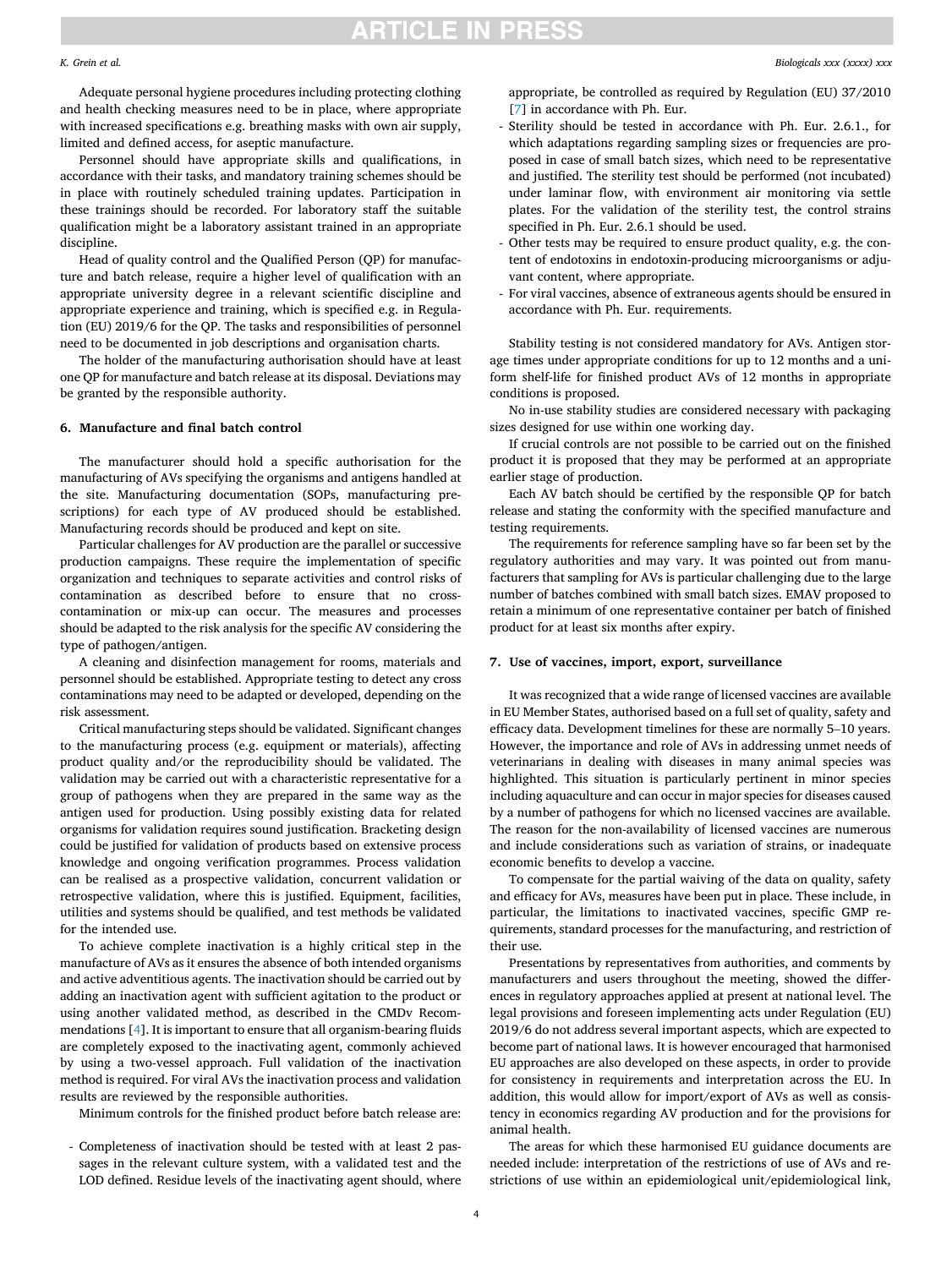#### *K. Grein et al.*

monitoring and control of AVs by the competent authorities, the use of pharmacovigilance data to justify manufacturing and using AVs, standardised labelling of AVs and possibly harmonisation of their distribution, as well as precautionary measures when AVs are used in large groups of animals, such as conducting first a trial/tolerance test in a smaller group with an appropriate number of animals before wide application of the AV. Reporting of manufacture and use of AVs by manufacturers and practitioners on quantities and identity of antigens, but also reporting of any quality defects or adverse events, is envisaged. The establishment of an information system dedicated to AVs to facilitate this reporting was proposed. Furthermore, better interaction between national authorities regarding the control and monitoring of AVs in the future was recommended.

In particular, the terms 'epidemiological unit' and 'unit having a confirmed epidemiological link' require clear harmonised interpretation, as expectations appear at present inconsistent.

Also, the conditions under which the use of a given AV is allowed to be extended require further clarification.

Gathering information on the effects on use of AVs will be highly valuable for the practitioner as well as the manufacturer to optimise treatment results and possibly improve the vaccine. This information might even facilitate developing a licenced vaccine, e.g. an authorisation under exceptional circumstances.

It was also suggested that vaccine manufacturers would benefit from producing both AVs and licensed vaccines, and this could lead to more licenced vaccines eventually becoming available.

Finally, it was also suggested that the future applicability of innovative approaches for vaccines production like platform technologies or RNA techniques for AVs should be explored, recognising that this would require changes to the legislation.

#### **8. Summary and conclusions**

The new veterinary legislation, Regulation (EU) 2019/6, includes provisions for the manufacturing, control and use of inactivated autogenous vaccines (AVs). AVs are only allowed to be used in emergency situations, when licensed vaccines are not available due to a number of reasons and vaccinations against non-notifiable diseases are urgently needed. They are manufactured from the pathogens isolated from the concerned epidemiological unit or unit having a confirmed epidemiological link and are only allowed to be used in this epidemiological unit/link by the prescribing veterinarian.

Data on quality, safety and efficacy are partially waived for AVs due the use restrictions and establishing standards for manufacturing and control. The specific guidelines on GMP for AVs to harmonise the quality of manufacture and final product throughout Europe will have to be developed and the current workplan of the European Commission foresees that they are drafted and discussed by the competent expert groups and forums between 2022 and 2025.

It was stressed that the use of AVs contributes to the efforts currently made to manage emerging diseases and reduce the use of antibiotics, especially in food producing animals including aquaculture. AVs are an accepted component in a One Health approach by strengthening the opportunities in prevention of infectious diseases.

The GMP requirements for AVs should be rooted in the GMP guidelines for industrial immunological veterinary medicinal products adapted to the specific characteristics of AVs. These characteristics include a highly variable range of batch sizes and presentations needed for epidemiological units or units with a confirmed epidemiological link in food producing animals as well as for small holdings such as kennels, and the need to produce these vaccines in a short time and for an affordable price. This requires parallel working with different strains for different batches. AVs needed for aquaculture cover a large number of species in a broad range of production systems and will require additional considerations to ensure their availability and critical use. The GMP guideline for AVs should be a stand-alone document.

Quality and choice of the starting material have an important role in the safety of the product. The right combination of antigen and adjuvants enhance the prospects for the vaccine's efficacy. Materials used for AV production need to comply with current regulatory provisions, such as Ph. Eur., MRL legislation or TSE requirements. All materials and suppliers need to be qualified. Isolates used as seeds for vaccine production should be pure. The exclusion of extraneous agents in the starting material and final product should preferably be made by strategic testing and risk assessments, including analysis of purification steps and inactivation. Physical testing should be restricted to extraneous agents which cannot be excluded by risk assessment and ideally should be conducted using *in vitro* tests.

The future requirements for premises and personnel should resemble the GMP approach for licensed vaccines but reflect the specific conditions of the manufacture of AVs. Deviations should be justified by sound quality risk assessment and risk management considerations. The need for parallel or successive production campaigns in one room require implementation of specific measures to separate activities and control risks of contamination, such as zoning or by separating work banks, with clear strategies on airflow and handling of infected waste. The measures and processes should be adapted to the risk analysis for the specific AV considering the type of pathogen/antigen. High importance is given to appropriate qualification, training programmes and clear instructions for personnel.

Critical manufacturing steps should be validated. The validation may be carried out with representative antigens when they are prepared in the same way as the antigen used for production, which would expedite product availability. Complete inactivation is a highly critical step in the manufacture of AVs and full validation of the inactivation method is required. The minimum controls to be conducted for the finished product before batch release were proposed, as well as uniform shelf-life for AVs (12 months) and requirements for reference sampling.

A recording and documentation system for all aspects covered by GMP is required.

Gathering information on the effects on use of AVs will be highly valuable for the practitioner as well as the manufacturer to optimise treatment results and possibly improve the vaccine, and might even allow developing licenced vaccine, including an authorisation under exceptional circumstances. It was also suggested that vaccine manufacturers would benefit from producing both AVs and licensed vaccines, and this could lead that more licenced vaccines become eventually available.

### **9. Recommendations**

Clear guidance for the interpretation of the terms 'epidemiological unit' and 'unit having a confirmed epidemiological link' should be prepared to provide for consistent application. This should include, where possible, the consideration of the diversity and specificity of aquaculture production systems.

The applicability of the 'cascade' system to AVs should be discussed and clarified.

Clarification on the implementation timelines for GMP certification under Article 94 in connection with Article 159 of Regulation (EU) 2019/6 is needed as well.

An information system and reporting mechanisms dedicated for AVs are proposed on:

- manufacture and use of AVs (by manufacturers and practitioners) specifying quantities and identity of antigens
- the movement of AVs and of the animals vaccinated with these products within the European market, and
- observed quality defects or adverse events.

This information is needed by the competent authorities to be informed on manufacture and movement of AVs and allow their